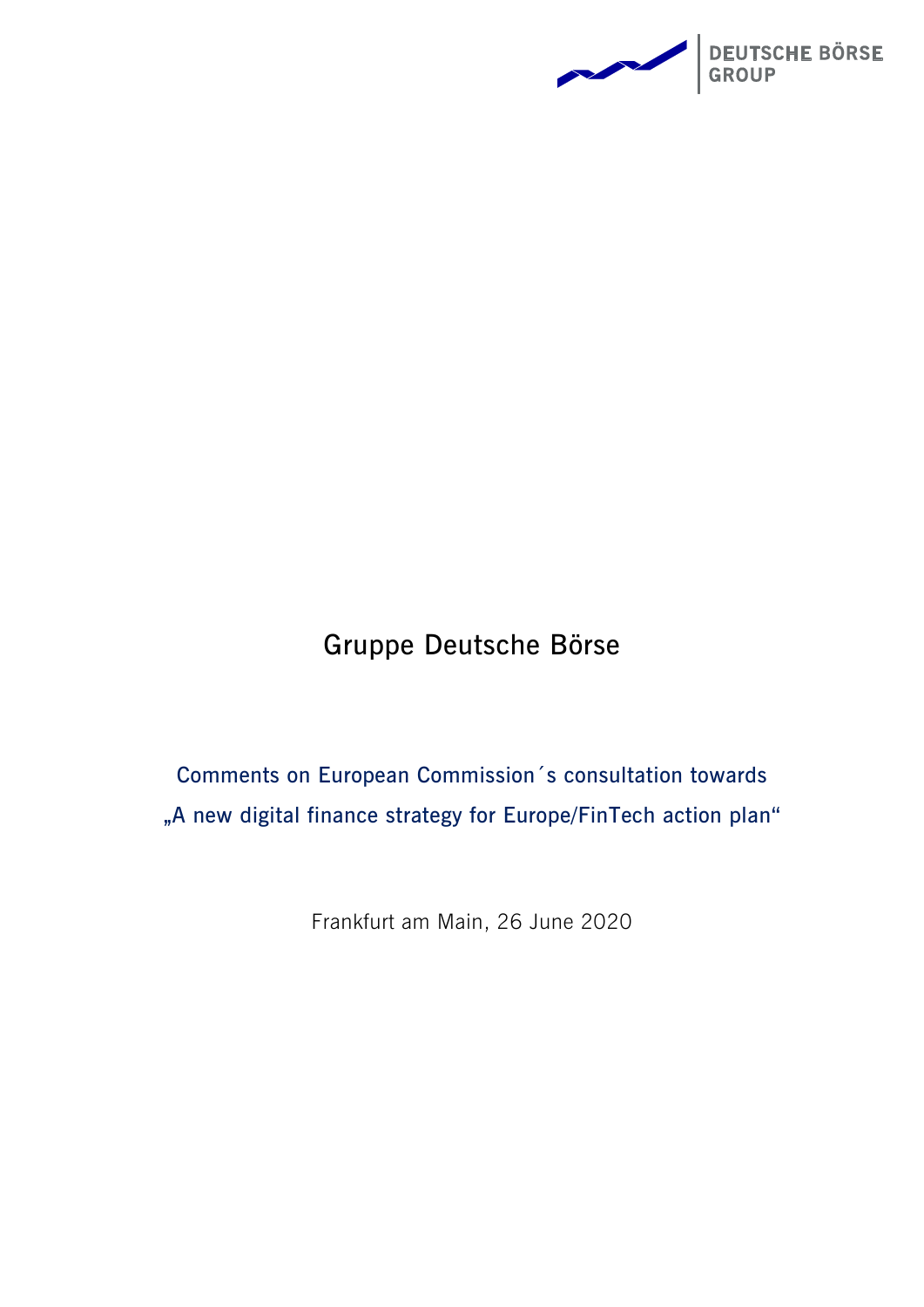## **General remarks**

.

Deutsche Börse Group (DBG) appreciates the opportunity to respond to the consultation "A new digital finance strategy for Europe/FinTech action plan" by the European Commission.

DBG in its capacity as a financial market infrastructure (FMI) provider uses modern IT and technological solutions to operate, and service the financial sector worldwide.

DBG's technologies are at the core of its operations, where they are used to organize the regulated markets, are an integral part of the regulated services we operate. We ensure trust in markets and the efficient functioning of these markets; including but not limited to market data, stock exchange indices, clearing, securities custody, etc.

Regarding new technologies, we are currently working on the use of cloud technology, AI and distributed ledger technology (DLT)/blockchain as well as automation of processes, which are all data driven. We use these technologies in a rather gradual, granular and tested manner, hence continuing to guarantee transparency, stability and investor protection at all times.

Please find hereunder our DBG key messages with regard to the digital finance strategy.

In case you have any questions, do not hesitate to reach out to us.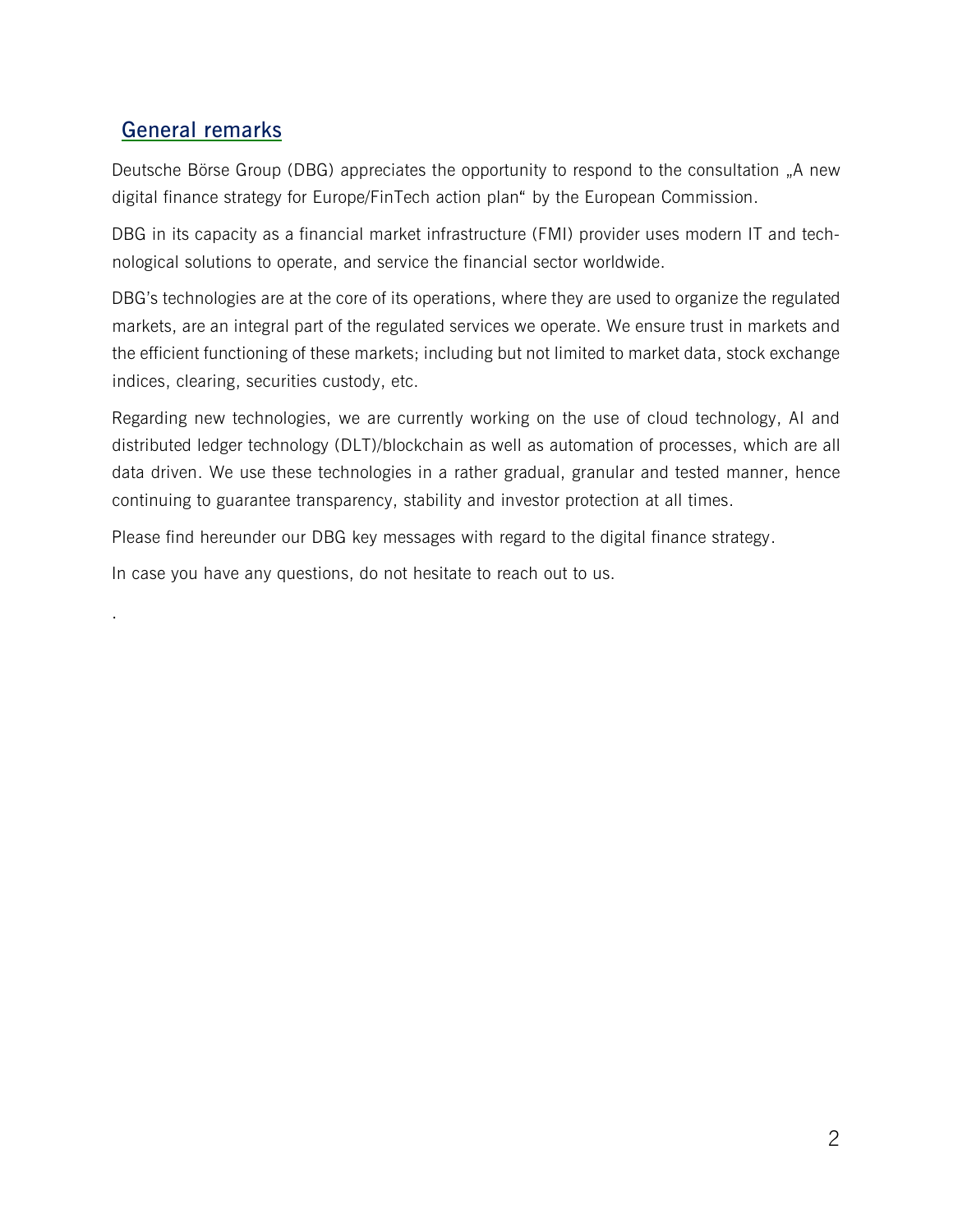# **Key Messages on the Digital Finance Strategy/FinTech action plan**

#### **I. Overarching remarks**

**Build on existing regulation:** we are in favor to build upon already existing rules and regulations (e.g. GDPR, competition law etc.) as well as sector specific frameworks (e.g. MiFID II/MiFIR, SFTR, trade secrets directive) to which market participants are already familiar.

**Bespoke regimes create uncertainties:** as they need time to be created, understood and applied. Also, the legislative process might create contradictions to existing legislations. Clear and consistent rules, based on existing regulatory frameworks, are most innovation friendly.

**Tech-neutrality:** this is very important, as regulation should be independent of the used technology. However, not all challenges can be tackled by ensuring the principle of tech-neutrality, but have to be addressed technology specific, as every technology presents its own challenges.

**"New risks":** only "new" risks resulting from the technology need to be mitigated by adjustments into existing regulations.

**"Same business, same risk, same rules" for technology companies:** technology companies/FinTech companies should also be subject to the established financial regulatory requirements, when offering similar services ("same business, same risk, same rules").

**Major obstacles for innovative technologies:** fragmentation among Member States (e.g. different implementation/"gold plating"), legal uncertainty, asymmetry between cloud service providers and their customer.

**Sandboxes**: sandboxes are a solution in the technical testing phase, however if the service is offered to customers in "reality"/goes live, existing rules have to be applied to prevent a legal free-ride problem (e.g. GDPR).

**Dialogue between companies and regulators**: the constant dialogue between companies/business associations and regulators/competent authorities is beneficial. Companies should explain their concrete use-cases to authorities, in order not only to make them aware about new trends, but also to support the evolvement of the regulatory framework.

**Vertical and horizontal cooperation of authorities:** not only the cooperation between market participants and authorities at different levels is important, but also the alignment and cooperation of authorities in different jurisdictions and at different levels as well as sectors is beneficial.

**Extend passporting regime to new digital services:** it would be beneficial to extend the existing EU licenses passporting rights to new digital services (e.g. the crypto custodian business).

**Different digital identities:** we would like to highlight the need for a reliable identifier in a digital EU economy, based on clear common rules. It would not be very efficient to create multiple digital identities for consumers/businesses.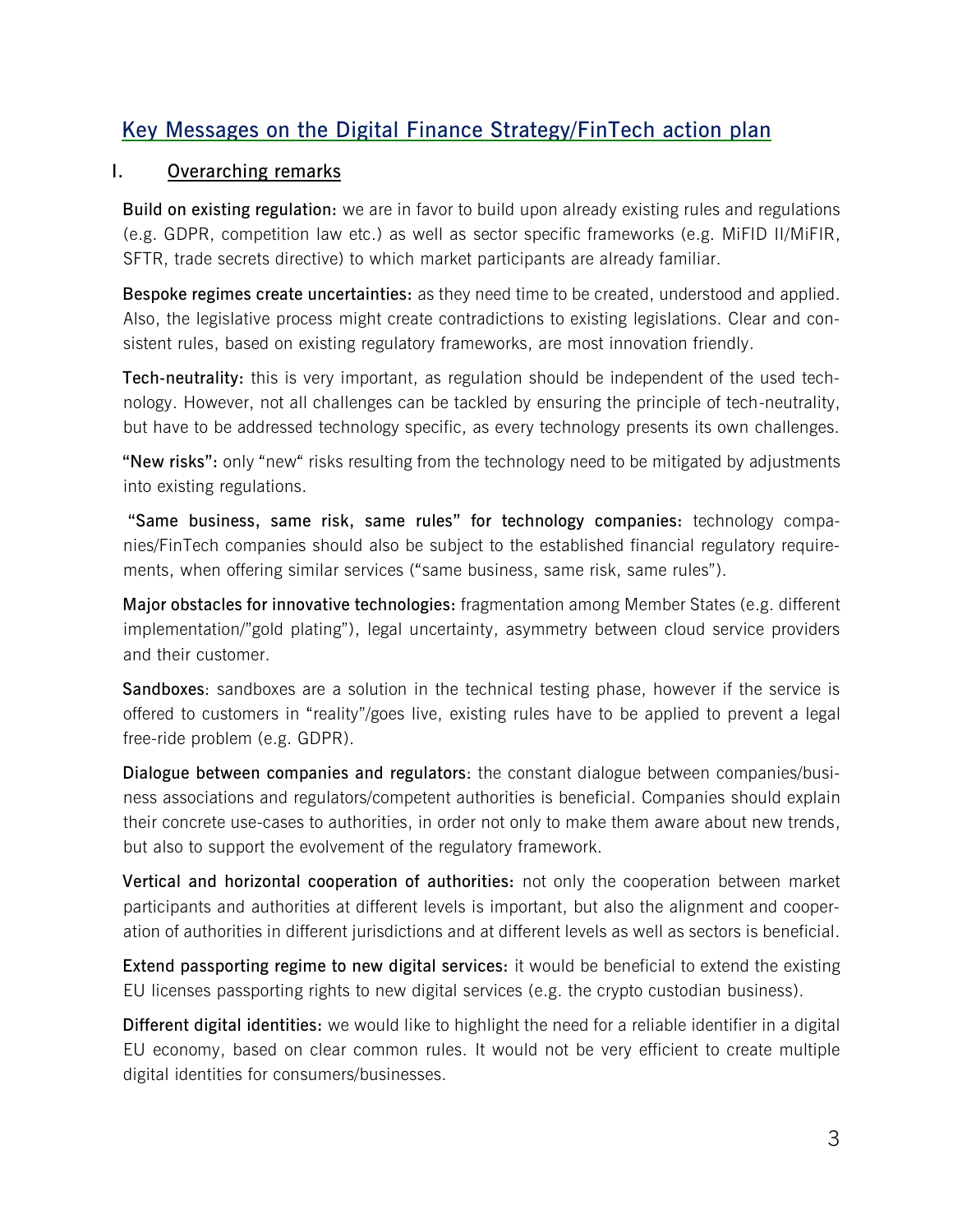**Mandatory identifiers**: a further increased mandatory use of identifiers over time (e.g. LEI), especially of those building the new identity, is relevant, as it allows for more standardized processes and efficiency gains. If the use of identifiers would be made mandatory in the future, the rules should clearly state that the companies are obliged to have such an identifier.

**(Digital) Financial literacy**: we think that (digital) financial literacy should be anchored in school lessons to a sufficient extent and on a compulsory basis for all pupils in Europe. There is a growing connection between financial literacy and digital competencies, both are needed for a better understanding of the "new digital" financial services.

**Digital transformation can support European Green Deal:** we very much welcome the EC's approach to explore measures needed to ensure that the digital transformation is environmentally sustainable. We are convinced that combining the new digital finance strategy with specific actions to mobilize and accelerate flows of private finance into sustainable investments may contribute mutually re-enforcing of both strategic objectives.

**Technology firms can complement financial industry:** while disruption and "creative destruction" are often associated with technology companies entering established markets, there are also concrete examples of collaboration that benefit the existing ecosystem. In these cases, we would refer to technical "evolution" instead of disruption. One such example is Deutsche Börse's strategic partnership with  $HQLA<sup>x</sup>$ , a financial technology firm founded in 2017.

#### **II. Crypto-assets**

**Regulation:** we prefer a binding EU-regulatory framework for digital assets, as opposed to "soft law". As we advocate for EU regulatory harmonization which will embraces innovation and speeds the time needed for businesses to go to market. Targeted legislative changes are the most efficient and practicable solution, providing legal certainty, while guidance or interpretative communications are helpful provided no legislative framework is in place.

**EU digital-assets classification:** our overarching proposal is that digital-assets represent the digitalised embodiment of an asset. Crypto-assets (like coin & token) are a subcategory of digitalassets, based on cryptography.

**Financial instruments:** if "digital/crypto-assets" represent a currently existing financial instruments (e.g. shares, commodities etc.), then these "digital assets/crypto-assets" should adhere to the existing framework of MiFID II/EMIR/CSDR etc.

**Non-financial crypto-assets:** a fully harmonised EU law is needed, to make the new asset class trustworthy.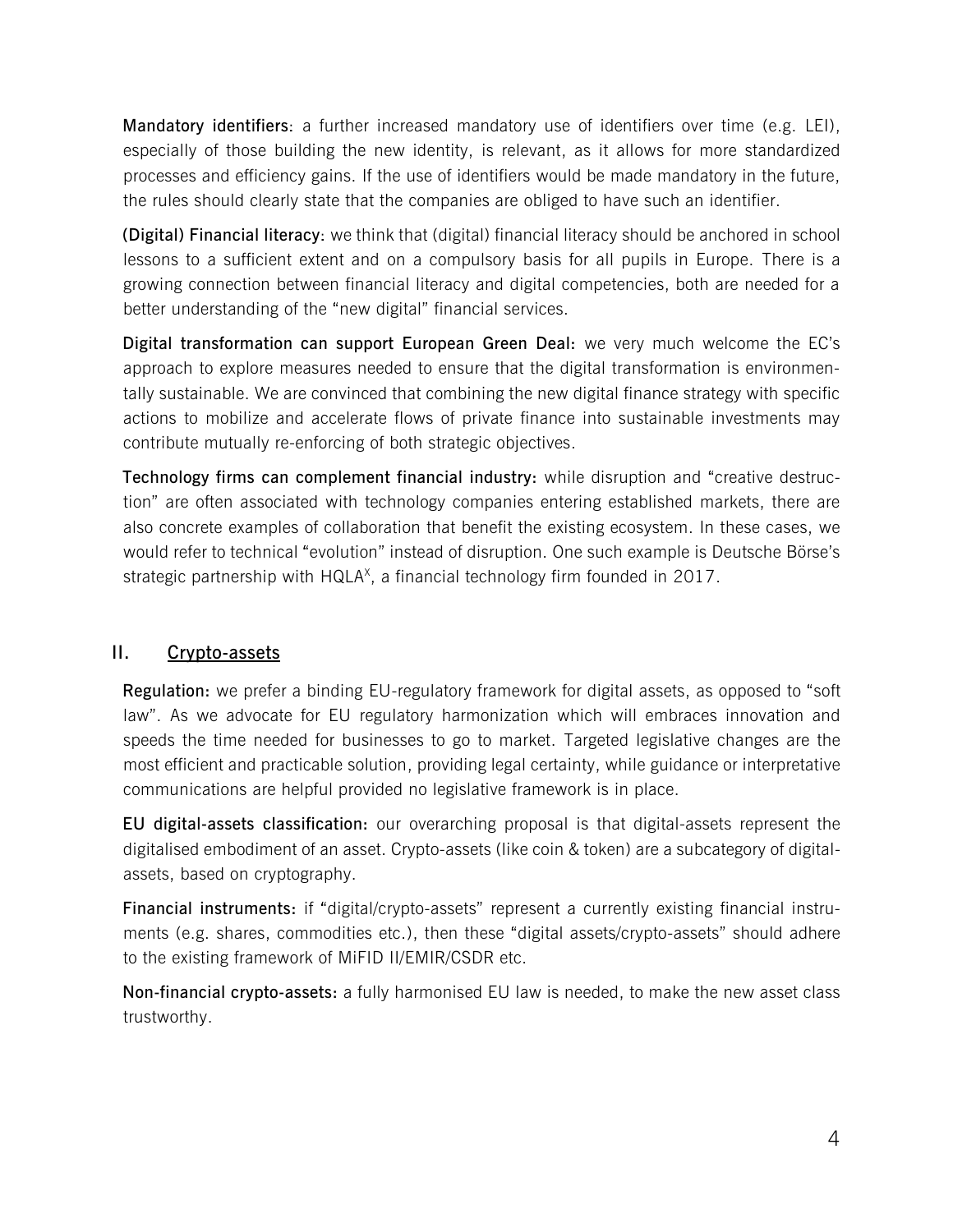**"Digital money":** our proposal of "digital payment assets" includes crypto-currencies, (global) stablecoins and central bank digital currencies (CBDC), differentiating "digital money" on features, like "type of asset": native/backed with real asset(s); "who is the issuer": central banks/financial institutions/non-financial institutions; "reach": global/regional/wholesale/internal.

**Stablecoins:** use the existing and potentially modernized EMD2 framework as it would allow for a consistent framework for all kinds of "digital money", therefore a bespoke regime is not needed.

**"Hybrids":** should a hybrid-digital-asset contains elements of a financial instrument (at any given point of its live-cycle), it should fall under the rules for the respective financial instrument.

**"New Service Providers":** all "new service providers", like "custodial wallet providers" and "trusted third parties" should adhere the existing regulatory framework and obtain any required license, should they offer financial/regulated business, as trading venues, CCPs, CSDs.

**Digital-/Crypto-assets within FMIs:** FMIs should also explicitly be allowed to "handle" digital- /crypto-assets in future (e.g. CCPs to accept crypto-assets as margins or CSDs to offer services on "crypto-assets").

#### **III. Cloud**

**Cloud market:** The cloud market offers technological solutions in financial markets to innovate and should be supported.

**Harmonized rules for cloud outsourcing**: there is the need for EU harmonized rules for outsourcing into the cloud. It must be mitigated that national measures on outsourcing hinder the usage of this technology and the respective services. This is not only relevant for the financial sector, but for the economy as a whole.

**Levels of protection:** while the level of protection is already high, further advancements are required in the areas of: a) Extending encryption technologies to data being in use/in memory b) Add end-to-end encryption where possible c) Consistently implementing customer lockbox/consent requirements before data is accessed d) Agreements between EU and other jurisdictions (e.g. US) needed to strongly regulate cross border access and activities.

**Problems/risks of the current cloud market**: asymmetry of power of negotiation between customer and CSPs, i.e. high efforts and time are required to agree regulatory compliant contracts with CSPs in the financial sector. Therefore, we actively support the EU´s work designing "Voluntary Standard Contract Clauses" to facilitate future negotiations. Also, it is very difficult to procure/adopt new and innovative cloud solutions, as it takes a long time to ensure that these new services are regulatory compliant. Often, new solutions are not meeting regulatory expectations right from the start.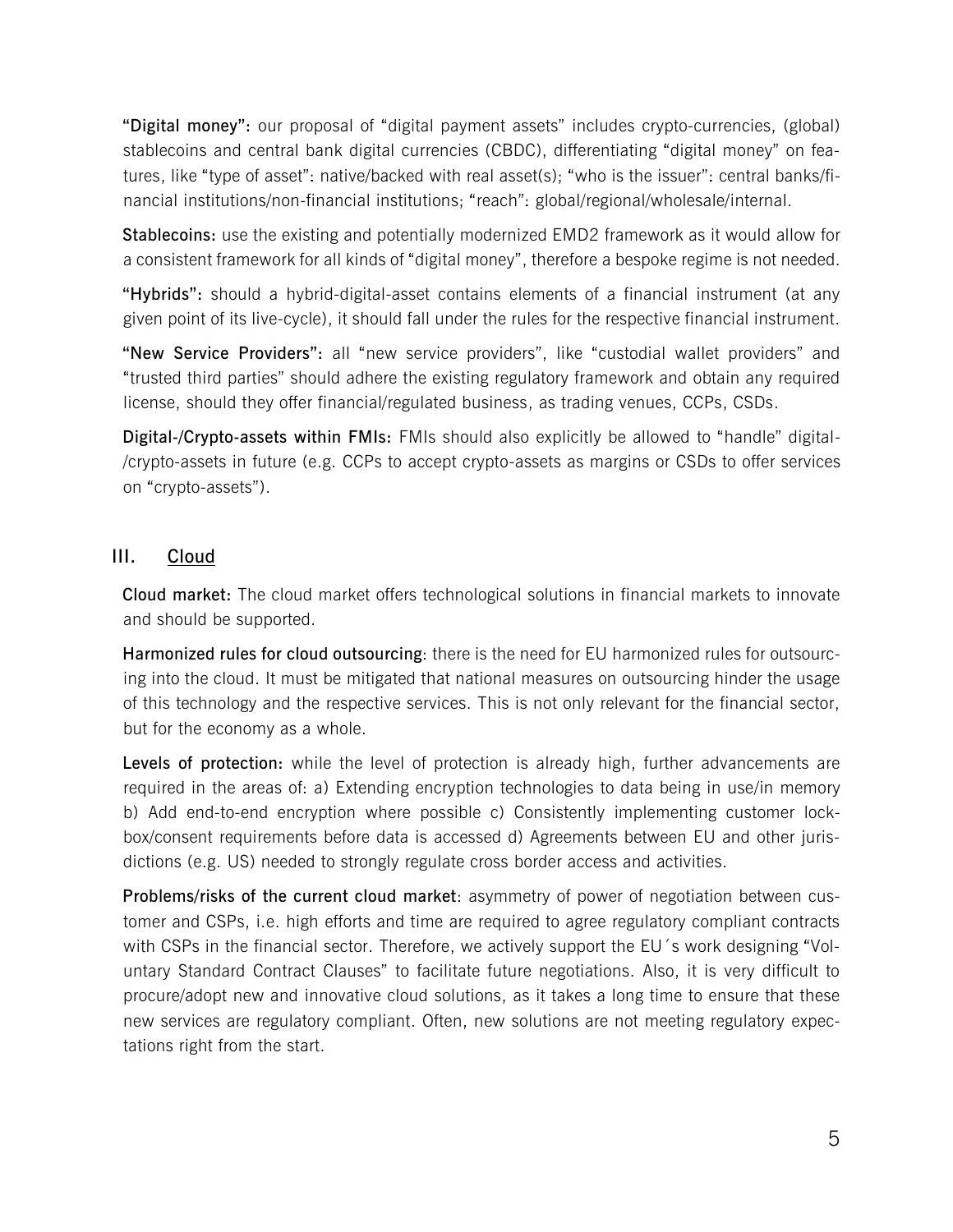**Clear guidance on existing rules:** clear guidance for companies based on existing rules would be beneficial. Further, there is a clear need for EU rules covering cloud outsourcing, which on the one hand promote the uptake of the technology to make the financial industry more competitive and on the other hand incorporates existing standards (like the German BSI C5 standard), which are already used by the industry.

#### **IV. Artificial intelligence**

**Mutual understanding:** The cooperation between authorities and market participants can bring valuable outcomes as they may lay the ground for a wider ecosystem. These ecosystems should be promoted and supported. Together with the Hessian Ministries, DBG and other have such a cooperation within the so called "Financial Big Data Cluster".

**Apply existing rules:** From our point of view as a financial market infrastructure, most activities/services performed by AI applications in the financial sector would be regulated by already existing rules and legislation, therefore it might be useful to ask whether a completely "new", and therefore unregulated, task is performed by an AI application in contrast to an already "known", and therefore regulated task. In the latter case, adjustments to the existing framework might be sufficient.

**Review of requirements:** any list of requirements for (high-risk) AI applications should be reviewed and updated timely and frequently, e.g. without a level 1 change of the regulatory framework, to keep up with technological innovation.

**Efficiency of assessment-processes:** it is crucial that the necessary capacities are in place to assess AI, to ensure efficiency in order to support the launch of AI products.

**We support a certification of high-risk AI applications**: further, for non-high risk AI applications it should be allowed for companies to receive a voluntary certification. We prefer an official harmonized labelling system for both applications with clear requirements and an official certification process performed by a formally authorized actor. This service could be offered by a public authority directly or by a private institution with a public permission on behalf of public authorities (like the German TÜV).

**Self-certification:** we are opposing "self-certification" systems, as they lead to a lot of certificates and blurring the information for users (negative developments in the area of "bio"). If a "selfcertification" system is used, there should be an external validation by auditors.

**AI review live-cycle:** every AI provider needs to think about internal processes (models, training of data, handling of critical situations, handbooks, documentation etc.), the official certification, both ex-ante and ex-post assessments, later more ex-post than ex-ante assessments, after 5 years revision of processes, if necessary.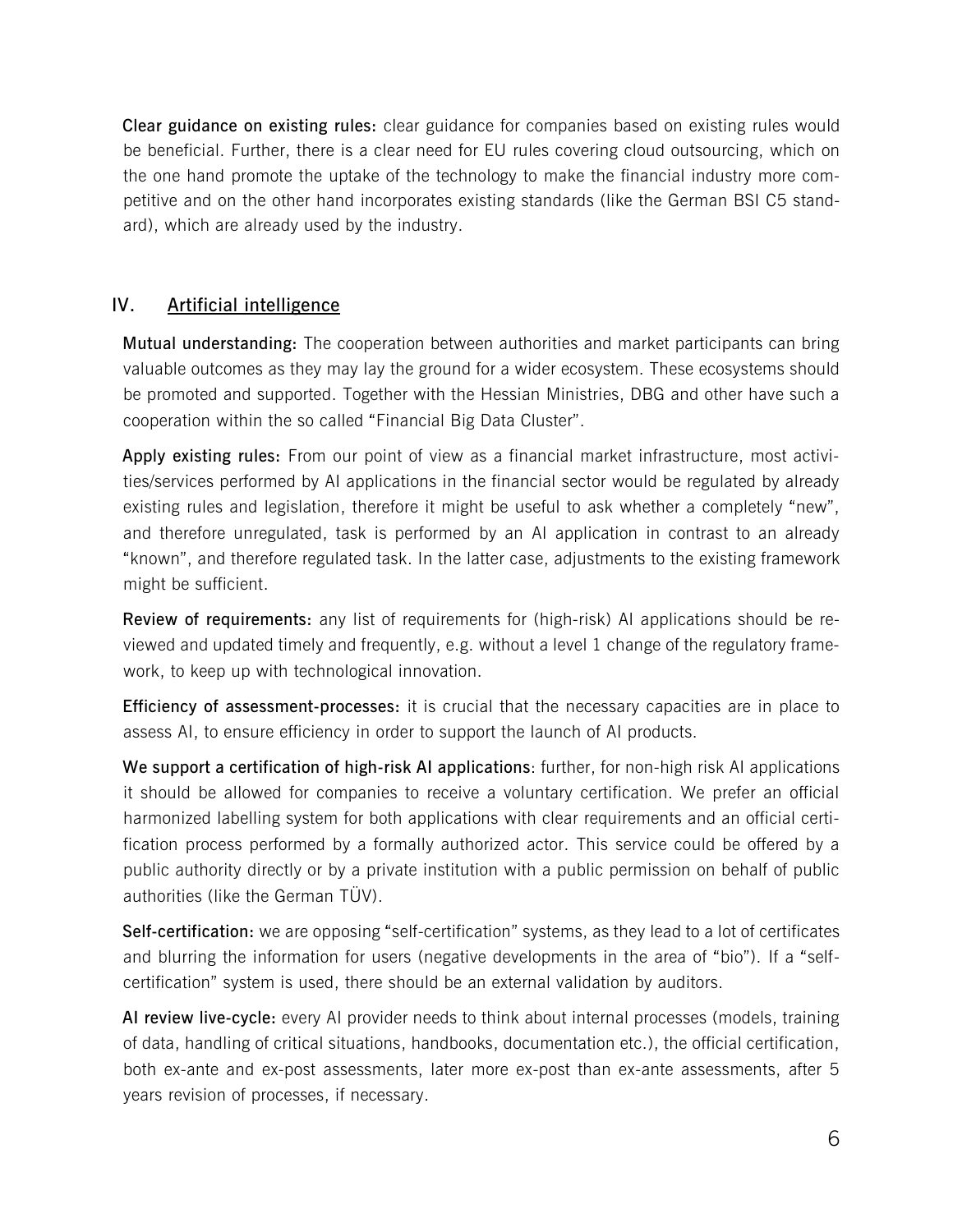**Risk Assessment:** any AI application must have clear and well-designed rules/objectives to minimize the associated risks. High-risk AI applications: A combination of ex-ante assessments, based on an external conformity procedure, as well as ex-post market surveillance would be useful. Non high-risk AI applications: A combination of ex-ante assessments, based on a selfassessment, as well as ex-post market surveillance would be useful. In cases where ex-ante assessments are difficult, more ex-post assessments are needed. Either way, it is crucial that the necessary capacities are in place to assess the AI, to ensure the efficiency to support the launch of AI products.

**Open/closed systems**: It is important to differentiate between AI applications operating in "open systems" (e.g. road traffic) or "closed systems" (e.g. playing chess). In "open systems", the AI will never be able to cover all eventualities, as the training data is always limited. Here humans must make the final decision. This is also true for high-risk AI applications in "closed systems".

## **V. Operational resilience**

**Proportionality needed:** proportionality should be an important principle during the design of operational resilience requirements.

**Interaction between horizontal and vertical frameworks:** it would be helpful, if the future interaction of horizontal operational resilience frameworks with national and/or sectoral frameworks would be streamlined.

**IT auditing standards:** IT auditing standards are needed, should be clearly defined and cover key elements, to allow for mutual recognition of audits among authorities. This would also allow for a "re-use" of one single auditing report provided by companies for different authorities.

**Reporting and sharing:** if companies report IT incidents to one competent authority, this authority should share the results/analysis/best practices amongst (ideally) all market participants, but at least to those who reported.

## **VI. Data**

**EU Data Strategy:** we support the idea that the European Union needs an overarching data strategy in order to achieve the benefits of the single market and avoid fragmentation.

**Harmonized approach:** we are strongly in favor of a harmonized approach in order to speed up the processes with the use of innovative technologies and not lagging behind with regard to innovation/applying new technologies globally.

**Data classification:** we see the need for developing a clear definition/glossary of "data" which could foster a common understanding in the industry and lead to efficiency gains. In our view,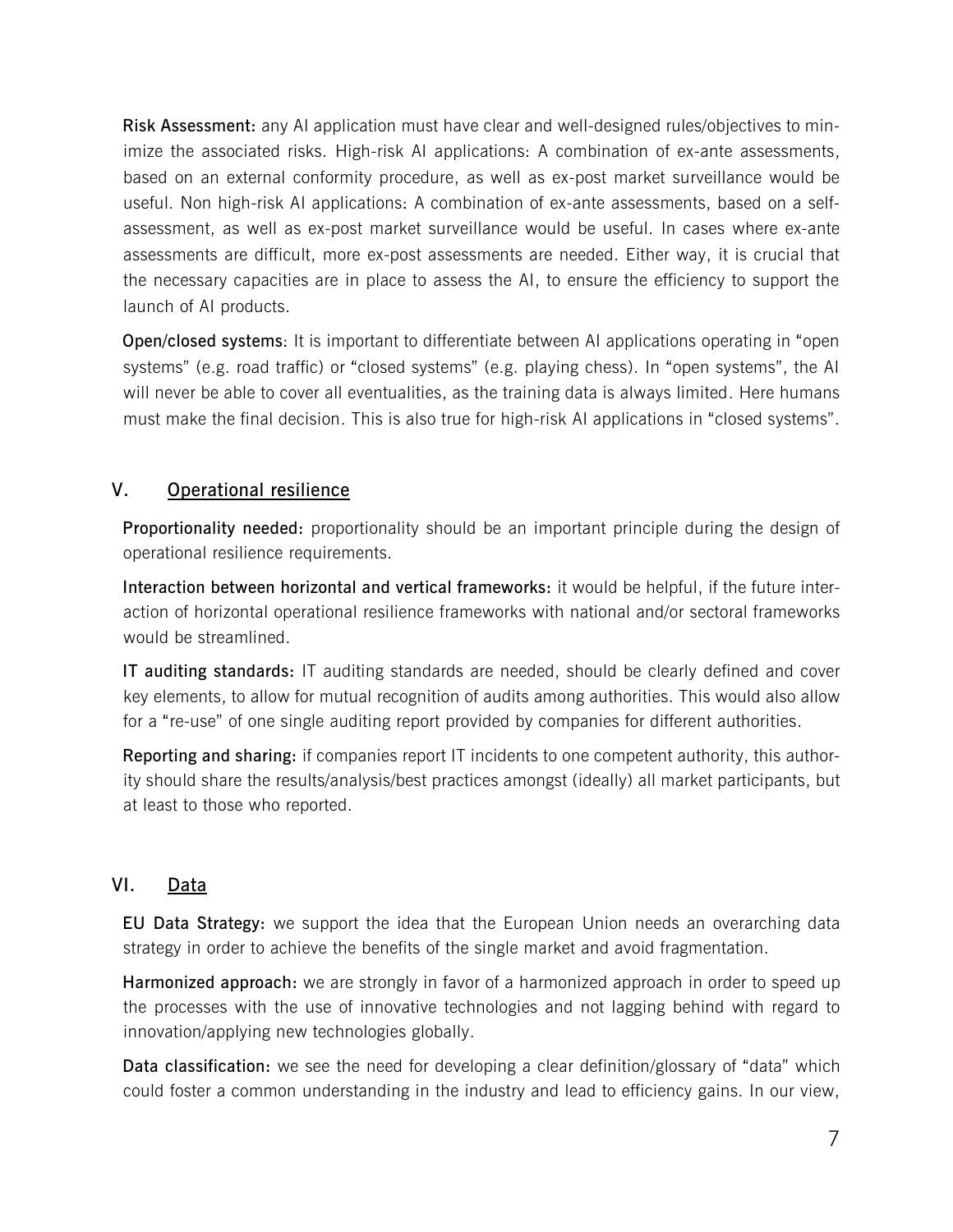it is important to develop a classification of data which on a high/meta level could identify necessary information on its origin, sector, timely availability, etc.

**No "one-size fits all" approach:** as the nature of data is extremely diverse and complex, we do not think that a "one-size fits all strategy" is possible or suitable. Given the differences across industries, sectors and consumers, targeted measures within some areas are more likely to be successful at the beginning.

**Commercial use of data:** business which produces and commercializes data must still be possible within the EU, to provide incentives for companies to stay innovative and develop new data related services. While we support the idea to make data more available, other issues have to be taken into consideration as well: sustainability, innovation, trade secrets, risk prevention, fair competition, data quality and sufficient incentivization to invest into data quality, responsibility and liability. Especially, as EU companies are competing on a global scale.

**Data should be generally available for new businesses:** data enables companies to refine their business models, to improve and individualize their offers or to develop completely new business models. Therefore, data should be made available to interested parties, business models and application scenarios. Especially certain types of start-ups depend on the availability of data. There may be options to explore of a differentiated data license model with a special focus on SMEs/start-ups. At the same time data protection laws have to secure to privacy and informational self-determination of citizens (sovereignty of personal data), are important as well as trade secrets protection.

**Investments in innovations necessary:** Companies will only invest in the collection and analysis of data if they expect this investment to have an economic or competitive advantage. If such an advantage cannot be achieved or is at risk because e.g. produced data must be shared with competitors, the companies will stop or limit the investment or the production of the data (freerider problem). No company would invest in the production of data if it then simply had to make the results of these efforts available to the competition free of charge.

Therefore, companies should be allowed to "upgrade" raw data and develop products/services on these data and ask for fees/charges, in full recognition of the existing property/contractual rights and obligations. Otherwise, this would send negative incentives towards data collection/standardization and product developments: i.e. "commercialization of data" should be allowed. To facilitate data sharing amongst companies, we see the need for a new enabling environment supported by data infrastructures. A possible example in this regard might be the "Financial Big Data Cluster" (FBDC) initiative, see below.

**Copyrights:** through digitization new ways of access to and onward distribution of valuable content/data with copy- or other rights have evolved often to the detriment of the originator. While there is value in innovation, we deem it very important that necessary rights to generated information is being protected under the EU Digital Agenda and the Data Strategy of the EU.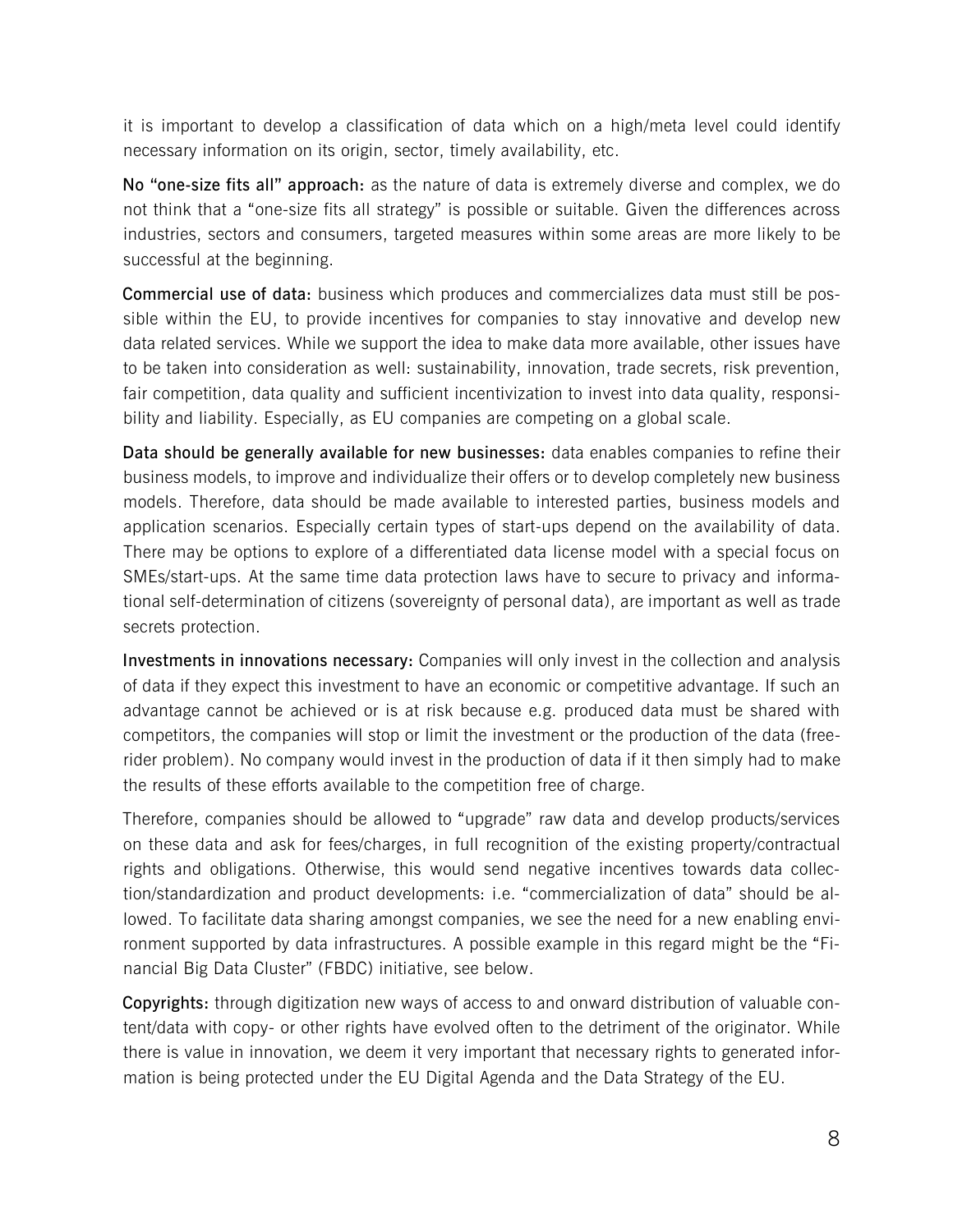**Balance between data accessibility and contractual rights of companies:** We are of the opinion that an unconditional claim to data access or a corresponding obligation to grant data access must be rejected. The principle of freedom of contract ensures sufficient access to data. Through this factual assignment of data to the data producer, the data producer has the necessary control right over the data, which he can control by means of contract law. Data can be made available to any interested party under a license agreement which ensures companies that invested in the production and/or collection of data not to expect economic disadvantage. This approach ensures a proportionate balance between making data accessible to the public while ensuring the rights of the companies that invested in the production of data.

**Compensation for data providers:** as recommended by the EU Commission, the contribution of data to the public should be promoted, but the application of license fees or any other compensations should be allowed further. Especially, when the data source is depending on the income for data. The fees should be reasonable and shall be proportionate to the value which the data represents to the purchaser/user. The value of data depends primarily on its usefulness for a business model or on the possibility of gaining usable and affordable information from it.

**Difficulties in the use of data:** difficulties with regard of the use of data due to restrictive EU regulations e.g. banking secrecy versus developing big data solutions to fight anti-money-laundering. We see the need for clarification to comply with existing rules and simultaneously to develop further solutions, e.g. via criteria for the use of anonymized or pseudonymized data in order to facilitate broader analysis. AI needs per se more data and should be allowed to use data on an aggregated level. It is important to find a careful balance between "data privacy" and use of data for public interests.

**Integrated access to non-financial data needed:** digitalisation is the key to enabling a broad and efficient use of non-financial data. Potential users of non-financial data would not be able to gather such data from classic, non-digital sources like annual reports – at least not in an efficient and reliable way. Having to gather non-financial data from such classic sources would be extremely onerous so that individual entities would be prohibited economically from accessing the data. In this situation, a multitude of service providers would try to tackle the onerous task of collecting the non- financial data and would then make available the data – centrally accessible and in a machine-readable format.

**Sector specific EU data space:** we see the political interest, however one "single common EU data space" would not lead to innovation; a competitive approach would be preferable. One harmonized approach across different industry sectors might be too complex as well. We would prefer to start with "meaningful content clusters" within sectors and develop standards for those data, as this leaves sufficient flexibility to evolve.

**Standardisation:** we would prefer standard setting by industry bodies who know the details and work on common standards on a voluntary basis. Standards vary across industries in line with the different data/needs within each sector.